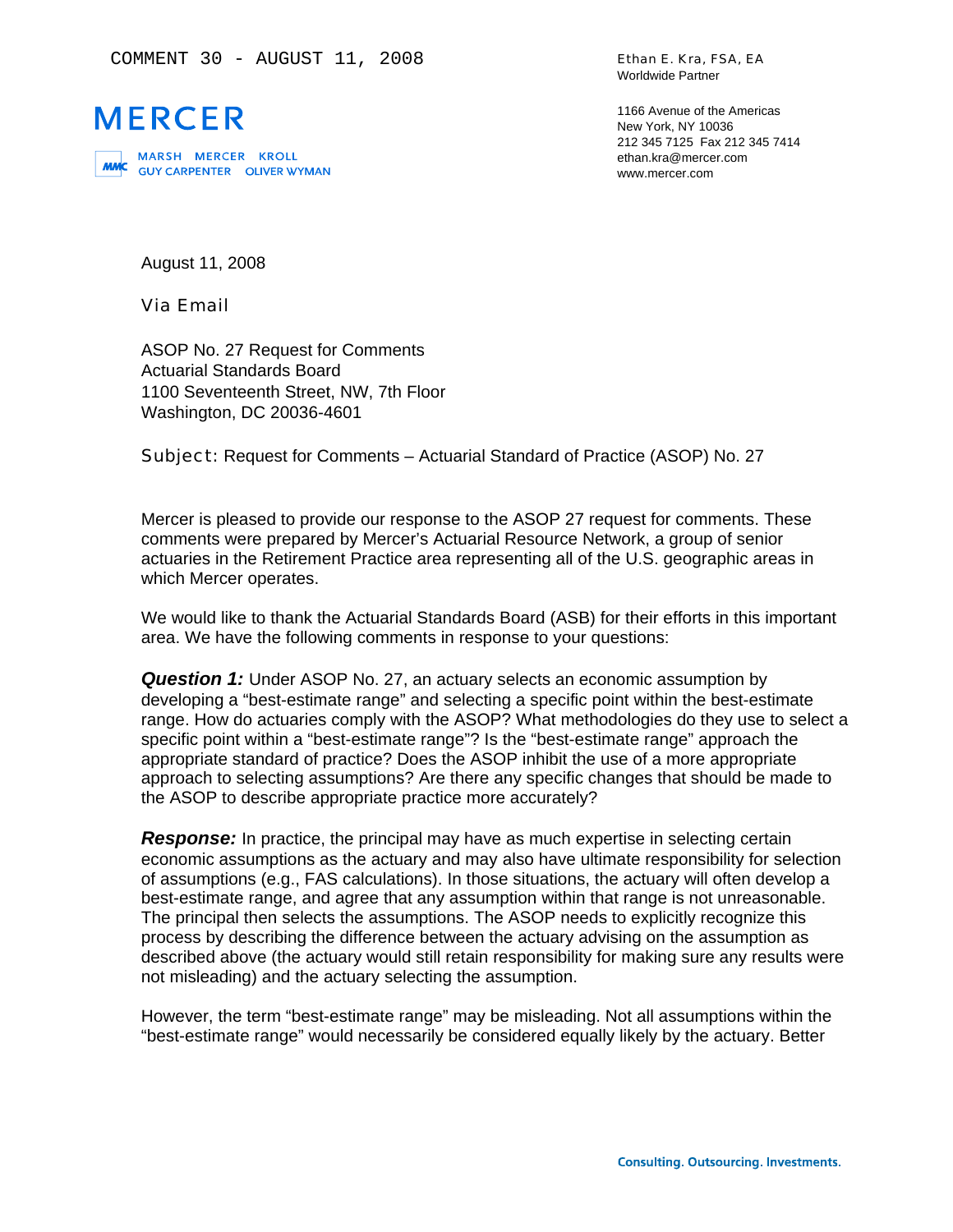MARSH MERCER KROLL<br>**MMC** GUYCARPENTER OLIVERWYMAN

Page 2 August 11, 2008 ASOP No. 27 Request for Comments Actuarial Standards Board

nomenclature might be "reasonable range", with "best estimate" being reserved for the single assumption within that range that the actuary would select. We believe the public would better understand that terminology, and it would also better lend itself to distinguishing between an actuary's description of a client's assumption as "not unreasonable" versus the actuary's certification that a given assumption is the actuary's best estimate.

The ASOP should also clarify that an economic assumption could still be considered "best estimate" even if it does not incorporate small changes in the results of formulaic or mathematical processes from year to year. For example, if a given process produces a 7.25% discount rate in one year, and the same process produces a 7.21% discount rate in the next year, changing the discount rate assumption may imply that the results of the calculation are more precise than the approximate nature of the calculation would allow.

Along similar lines, the ASOP should also clarify that the use of rounding conventions is within acceptable actuarial practice, as long as that rounding does not distort the final results.

*Question 2:* Under ASOP No. 35, an actuary selects a noneconomic assumption by considering the relevant "assumption universe" and selecting a specific assumption from the appropriate assumption universe. Should ASOP No. 27 incorporate the concept of an "assumption universe" with respect to economic assumptions?

**Response:** We believe that the assumption universe concept could cause confusion when applied to economic assumptions.. Economic assumptions are values that tend to be part of a continuous function, while demographic assumptions choices tend to be discrete (e.g., a given table). One could consider an economic assumption universe to be a bounded range, but we are not sure how that would differ from the best-estimate or reasonable range.

**Question 3:** Currently, the selection of an economic assumption that is not within the "best estimate range" is considered a deviation from the guidance in ASOP No. 27. Should the ASOP permit an actuary to select an economic assumption that lies outside the best-estimate range (for example, to include a margin for conservatism, or to calculate a range of values instead of a single measurement of plan obligations)? If so, what specific guidance should ASOP No. 27 provide with respect to the selection of such economic assumptions?

*Response:* Yes, the ASOP should permit the use of assumptions that are outside the reasonable range, as long as the actuary discloses the numerical effect of doing so and the rationale for doing so.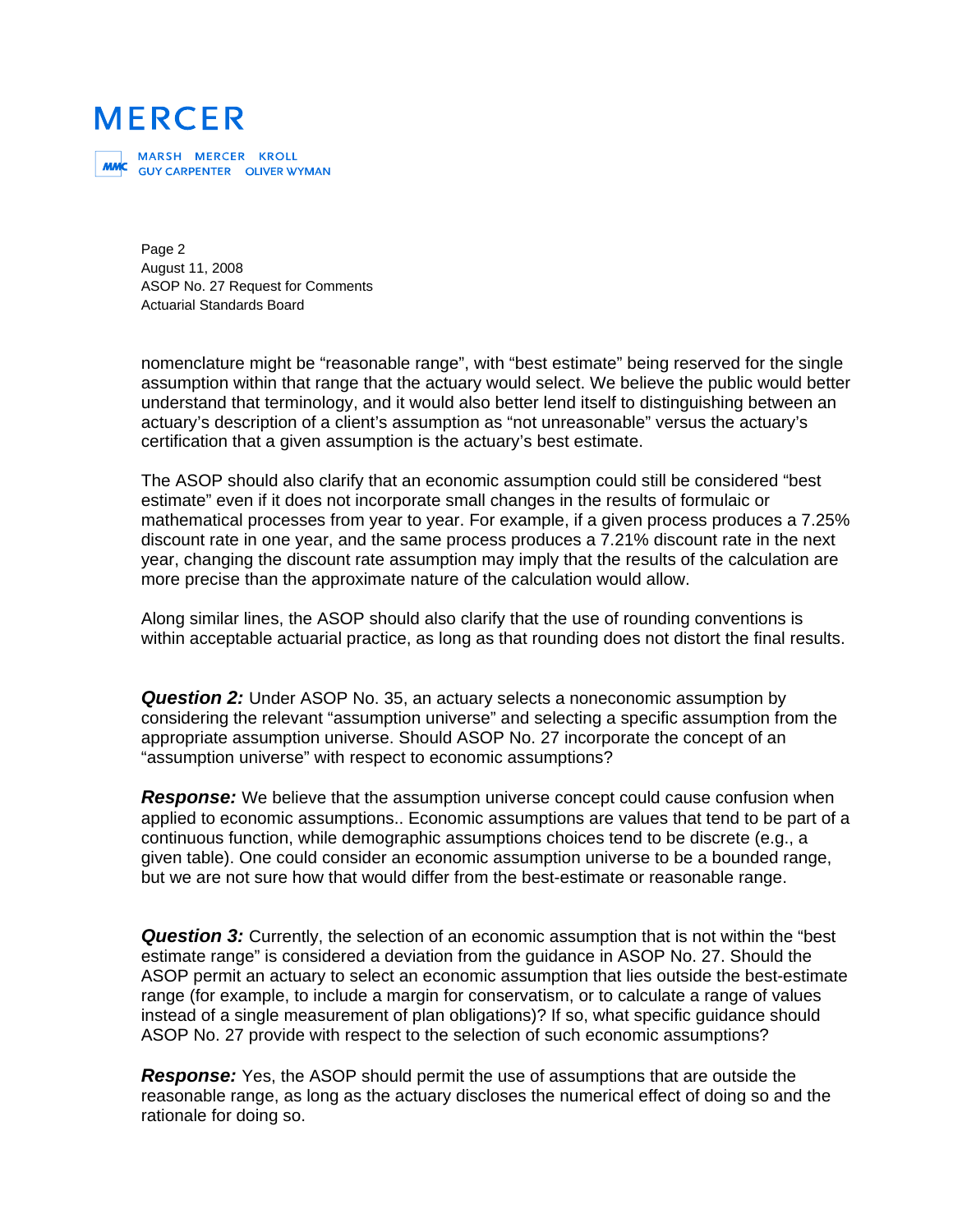MARSH MERCER KROLL<br>**MMC** GUYCARPENTER OLIVERWYMAN

Page 3 August 11, 2008 ASOP No. 27 Request for Comments Actuarial Standards Board

**Question 4:** Currently, the guidance in ASOP No. 27 does not include the asset valuation method or the difference between the market value and actuarial value of a plan's assets among the considerations in selecting an investment return assumption. Is it appropriate for an actuary to consider either of those factors when selecting an investment return assumption? Should the ASOP advise actuaries to consider those factors?

*Response:* Yes, the ASOP should advise actuaries to consider those factors. However, more specific guidance as to how those factors are to be considered is probably too complicated and therefore inappropriate for the ASOP, at least at this time.

*Question 5:* Have there been any specific changes in actuarial science or practice since the original adoption of ASOP No. 27 that conflict with the guidance in the ASOP? Should the ASOP accommodate any such practices? If so, what specific guidance should ASOP No. 27 provide with respect to such practices?

**Response:** As noted in the following question, the model informally known as financial economics has received widespread publicity. We believe that financial economics and the "traditional" model are both tools, and thus both have appropriate uses. We also believe that ASOP 27 must make it clear that either model may be appropriate, depending on the situation. On a different note, we believe the ASOP must emphasize the use of reasoned judgment, rather than mechanical processes, and discourage the over-reliance on past experience. Also, as noted below, we believe that the ASOP should suggest that actuaries using either model include in their results a description, either qualitative or quantitative, of the risk inherent in the calculation results.

*Question 6:* Comments received by the ASB in response to an exposure draft of ASOP No. 4 supported the idea that pension standards should accommodate actuarial practice that incorporates the concepts of financial economics as well as traditional actuarial practice. Does the application of financial economics to the selection of economic assumptions conflict with the guidance in ASOP No. 27, and if so, in what specific ways does it conflict? Should ASOP No. 27 provide specific guidance with respect to financial economics and, if so, what should that guidance be?

*Response:* Certain aspects of ASOP No. 27 are consistent with financial economics and other aspects conflict. ASOP No. 27 should be clarified to address this, making sure to incorporate the concepts of financial economics as well as traditional actuarial practice.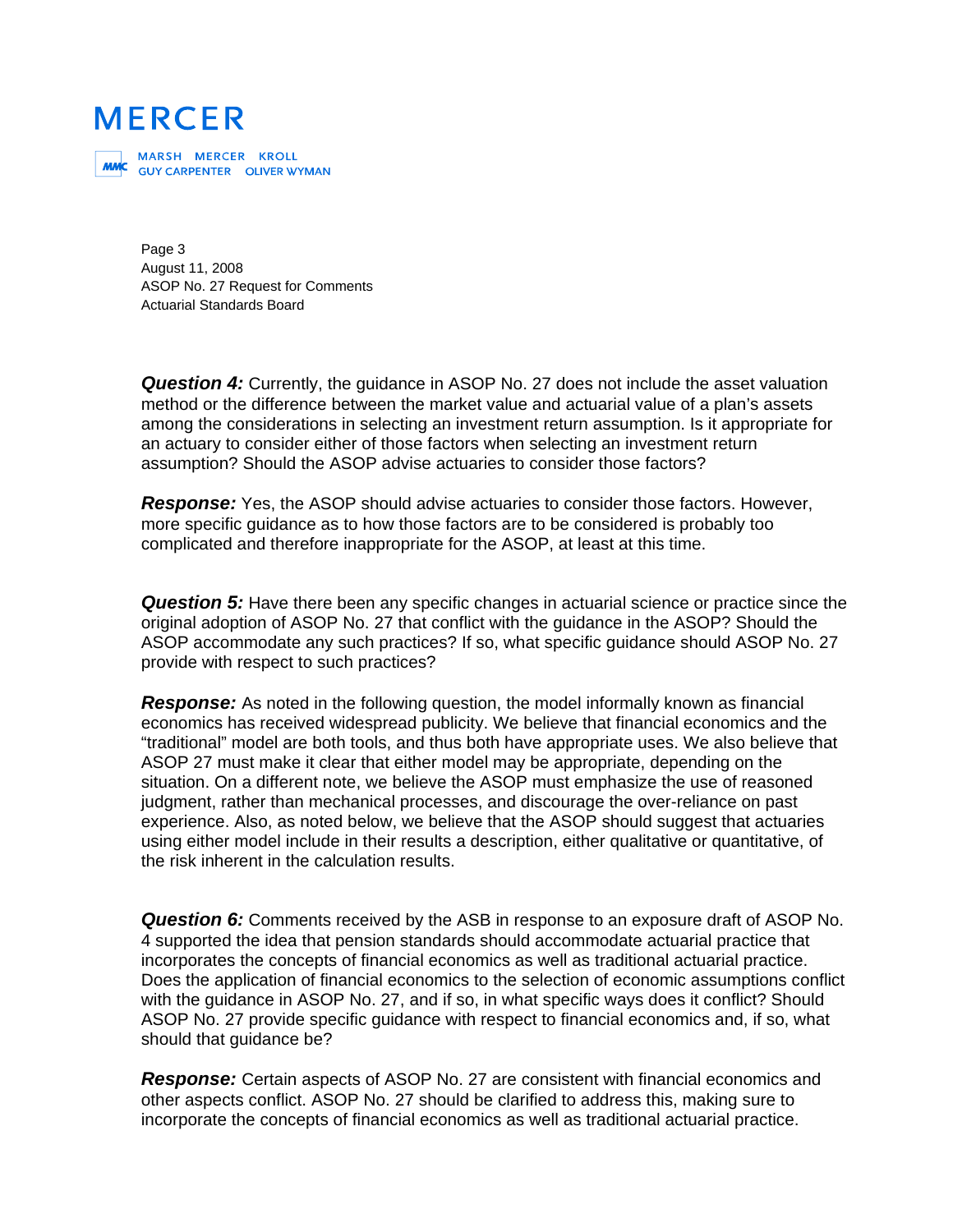MARSH MERCER KROLL<br>**MMC** GUYCARPENTER OLIVERWYMAN

Page 4 August 11, 2008 ASOP No. 27 Request for Comments Actuarial Standards Board

Section 3.3 is generally consistent with financial economics as it says:

*"The actuary should consider the following factors when identifying which types of economic assumptions to use for a specific measurement and when selecting those assumptions that will be used:… the characteristics of the obligation to be measured (measurement period, pattern of plan payments over time, open/closed group, materiality, volatility, etc.)…"* 

Financial economists could interpret this statement as saying that since the characteristics of pension obligations are typically bond-like, the discount rate should usually be based on yields on bonds with similar features to the pension obligation (pattern of payments over time, likelihood of pension payments being made and credit quality of the debt, etc.). This viewpoint is articulated explicitly in the *Pension Actuary's Guide to Financial Economics* in the following quote:

*"Thus, pension finance suggests the market liability of a pension plan should be determined by looking at how the financial markets price similar cash flows. Cash flows from bonds may be closely matched to pension payments, and thus, financial economics looks to the discount rates inherent in the debt markets to determine pension liability market values. It is important to note that, from this perspective, the determination of a market liability is not based upon the expected investment return of assets held in trust."* 

Although the material noted above could be viewed as supporting the notion that ASOP No. 27 is not in conflict with financial economics, a different conclusion could be reached by reading Section 3.6 of ASOP No. 27. It says that "Generally, the appropriate discount rate is the same as the investment return assumption." ASOP No. 27 further goes on to provide significantly more discussion of selection of the investment return assumption than the discount rate, which could be considered further evidence of the implied relative importance of these assumptions. This appears to conflict with financial economics, which argues that the appropriate discount rate for the liabilities is based on the characteristics of the obligation to be measured rather than the on the investment return of the assets supporting the obligation.

ASOP No. 27 should be revised to minimize direct conflict with financial economics. Although there is not universal support within the actuarial profession for the application of many principles of financial economics to actuarial practice, there is enough support so that ASOP No. 27 should be clarified to avoid the perception that using financial economic principles is a deviation from the standard.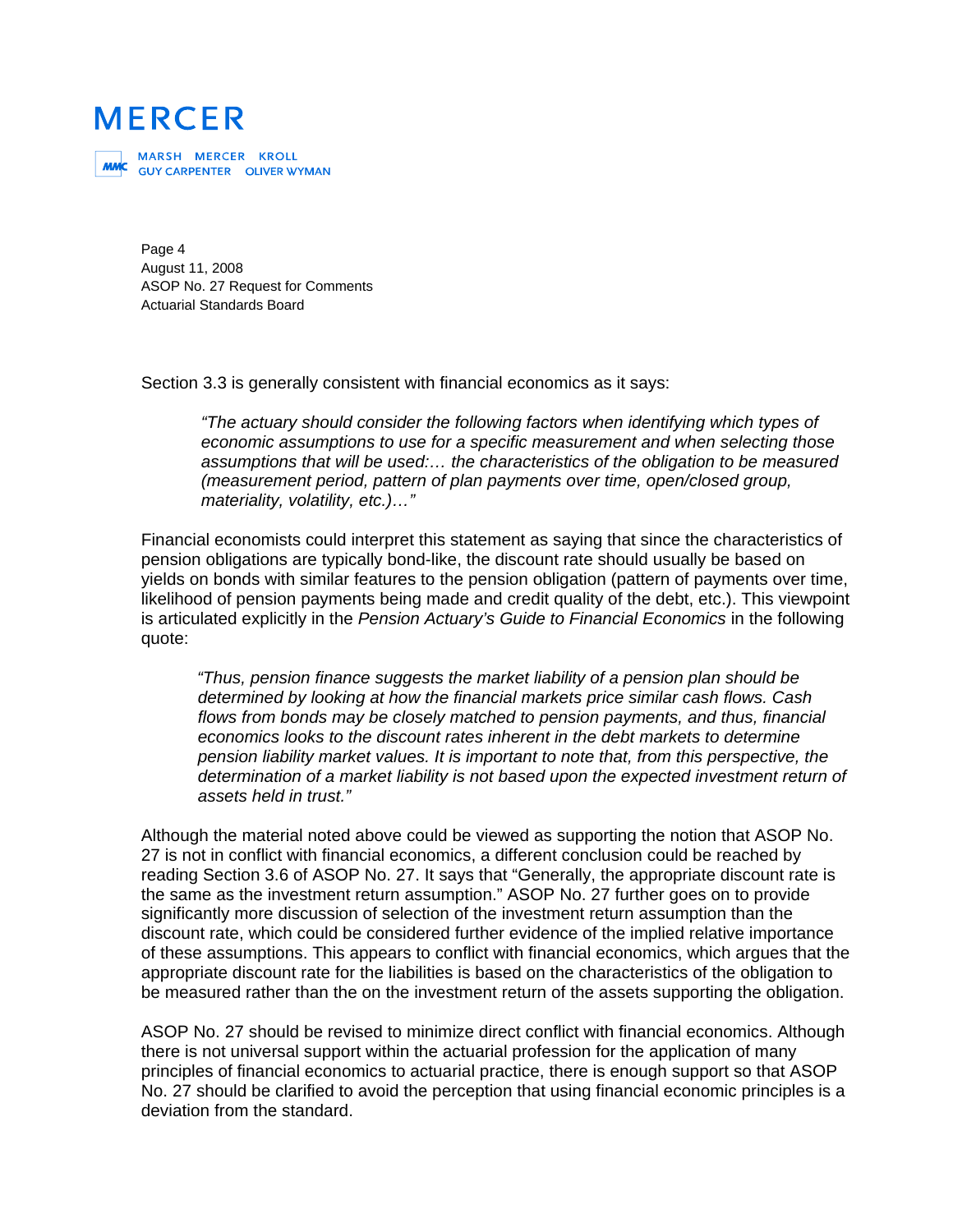MARSH MERCER KROLL<br>**MMC** GUYCARPENTER OLIVERWYMAN

Page 5 August 11, 2008 ASOP No. 27 Request for Comments Actuarial Standards Board

The discount rate is one of the most significant economic assumptions for measuring pension obligations. ASOP No. 27 should be revised to focus emphasis on the general concepts discussed in Section 3.3, and include more neutral guidance regarding the purpose and context of the pension measurement and whether the appropriate discount rate should be the same as the investment return assumption or based on the financial economic principle of focusing primarily on the characteristics of the obligation.

**Question 7:** Is there a need for quidance concerning the selection of economic assumptions for purposes other than measuring pension obligations (for example, for measuring pension risk)? If so, in which specific areas is guidance needed? Should any such guidance be provided in ASOP No. 27 or in a separate ASOP? What specific guidance, if any, should ASOP No. 27 provide with respect to such practices?

*Response:* The entire concept of measuring and understanding risk needs much more exposure within the pension actuarial profession. Practice has not yet sufficiently evolved, nor have principals' needs been sufficiently defined, to be able to produce meaningful standards on this topic. Rather, providing education to actuaries should be the focus at this time. The question of whether there should be one standard or two will depend on the guidance. Ideally, actuaries should be discouraged from emphasizing single-point estimates in favor of the use of ranges that will help identify and quantify risk. We recognize that the needs of the principals may force a continued use of point estimates, but that should not preclude also providing ranges. Indeed, encouraging the use of ranges may help disabuse users of actuaries' work of the notion that actuaries are responsible for predicting the future.

**Question 8:** Are the disclosure requirements of ASOP No. 27 appropriate? Are there any specific disclosures that should be added to or removed from the ASOP? Is there additional information concerning economic assumptions that would be useful to another actuary who takes over or reviews a plan or to other users of an actuarial report?

*Response:* Disclosures should include both the assumption itself and the supporting rationale for choosing that assumption. This is consistent with the focus on judgment rather than mechanical processes for selecting assumptions, and follows the expectations of at least some of our intended audience (auditors). It is also consistent with the ASOP 41 requirements to provide "sufficient information ... so that another actuary could form an objective opinion as to the reasonableness of the assumption". Providing supporting